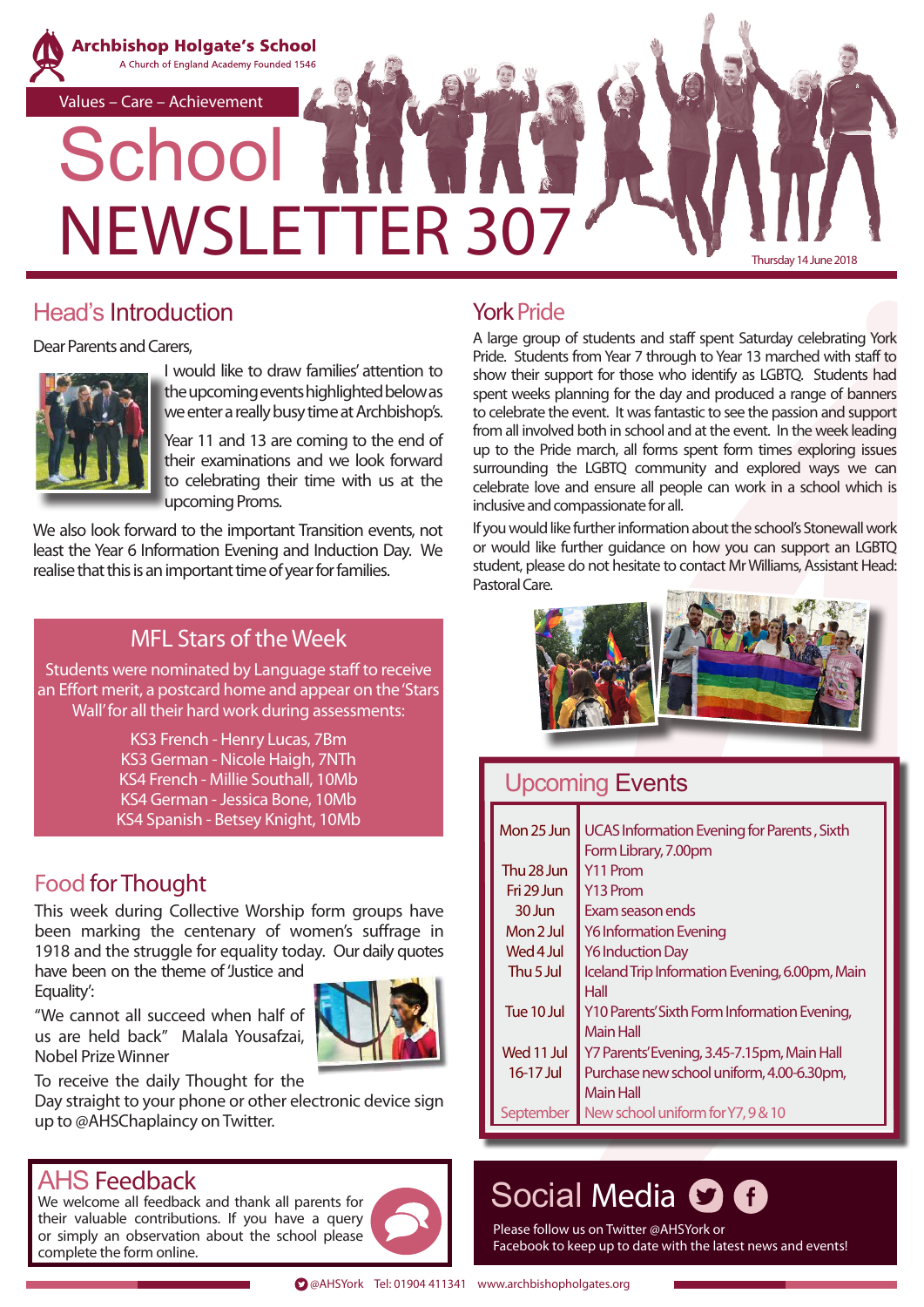

#### Literacy News AHS EnglishWriting Blog



Students are warmly invited and encouraged to visit the new AHS English writing blog at www. ahswriting.wordpress.com.

Here, students can explore examples of their

teachers' writing, as well as having the opportunity to submit their own writing to be read by peers and teachers. Students are encouraged to submit examples of their own personal, creative writing, or pieces they have done in class and are proud of. Through the blog, students can then read and comment on each other's work, or directly Tweet their writing to the AHS English Twitter feed.

All students need to do is click on the 'Submit Writing' button on the main menu, type it up or copy and paste it from a document, and wait for it to be approved by their teacher. After that, their writing will appear on the website for all to read!

#### Blog Post of the Week

By John Smallwood-Thompson, 9Hp

#### Innocent Vs. Evil

Wind howled down the tightly compacted alleyways. Fog suffocated the city below. Streetlamps were fallen stars, the only bit of light seeping through the thick layer of fog. The cries of drunken men echo throughout the city. Innocent, tiny and crying owls fly above, looking down on the tranquil town beneath them. It was just a normal, peaceful and happy Saturday night.



James wasn't like most teenagers. He didn't go out drinking, partying or just roaming around; but instead stayed at home revising and helping his elderly mother. James was the most loving, caring and compassionate boy in the cold. His blond hair was raggedy and his prominent teeth gleaming. However, James wanted to walk around the town and get some fresh air, rather dwell in the continuous stress of exams. He had no clue what would happen that night.

Cold air circles around him, clinging onto him. Rain splashes on the ground, creating a tidal wave splash onto James. He turns down a darkened alleyway, lost in the complexity of the city. He doesn't know what, but something is giving him the chills. Having only moved here two weeks ago, James has no idea where to go. Fog has now masked the light of the moon, a symbol of hope now lost.

A deafening sound of music leaps out the bars, filling the street. Slumped against the pub wall, blacked out, is a big built black shadow. Step by step, his masked face becomes clearer. Tyler. His smashed teeth grinning at poor, defenceless James. His broken nose smelling the fear. Tyler is the school bully, who makes James' life a misery. Street lights rapidly flicker, music overpowered by screaming. Suddenly, the screams stop. Everything goes silent, deafeningly silent.

A crimson river flows out of his ghastly skull. Blood seeps out rapidly, creating a pool of regret. Sprinting, turns back to see people uncovering the now bloody body. Mortified screams ring out. Unsure of where to go, panic descends upon him. An unbelievable feeling rushes through his brain, he is a murderer. But who is the victim?

#### Accelerated Reader

Year 7 students continue reading and completing quizzes. The latest results are:

| Form<br>Group   | <b>Total Quizzes</b><br>taken | Quizzes<br>this week | Quizzer of the<br>week | Points per<br>Form |
|-----------------|-------------------------------|----------------------|------------------------|--------------------|
| 7BI             | 276                           | 0                    |                        | 1419               |
| 7Bm             | 269                           | 6                    | <b>Katie Alexander</b> | 1512               |
| 7By             | 120                           | 1                    |                        | 727                |
| 7Cy             | 239                           | $\overline{2}$       | <b>Bea Small</b>       | 1091               |
| 7Gr             | 228                           | $\overline{2}$       | <b>Ben Middleton</b>   | 1231               |
| 7Hf             | 295                           | 11                   | Isabella<br>Stockdale  | 1792               |
| 7H <sub>v</sub> | 160                           | 4                    | Sophie Dobson          | 672                |
| 7Kx             | 137                           | 3                    | <b>Amelia Ripley</b>   | 859                |
| 7NTh            | 170                           | 3                    | Lewis Blythe           | 966                |
| 7Wm             | 230                           | 4                    | Leona Harvey           | 1478               |

# Archbishop Holgate's School Association

Students at Breakfast Club would like to pass on an enormous 'Thank You' to the Archbishop Holgate's School Association for the much needed and appreciated financial support over the past year. The Association has been solely responsible for the provision of all the food that is available, giving student nutritional choices to last them throughout the day. Money received has also purchased a microwave, which has enabled the club to include a hot food menu. Staff and students would like all to know how important and worthwhile the School Association's continuing support is to our students. (Mrs Tomlinson, Breakfast Club Coordinator)

# North Yorkshire Medical Careers Day

A reminder that this event takes place for Year 9-11 students at St John Fisher School in Harrogate on Tuesday 19 June, 1.30-6.15pm. As an external event, we are unfortunately unable to provide transport - this would need to be arrange privately. If you would like your child to attend the event, you can still make a private booking by emailing john.waterworth@mcsprojectsltd.co.uk. Please ensure you provide a note in your child's planner to confirm their attendance, to ensure that our registers are correct.

#### York Schools Youth Trust

In association with York Schools Youth Trust (YoYo) we will be running a Youth Alpha course on Friday lunchtimes in the school Chapel. Alpha is a series of sessions exploring the Christian faith. Each talk looks at a different question around faith and is



designed to create conversation. Our course is for students in any year group who wish to come along and ask questions about God, life or anything!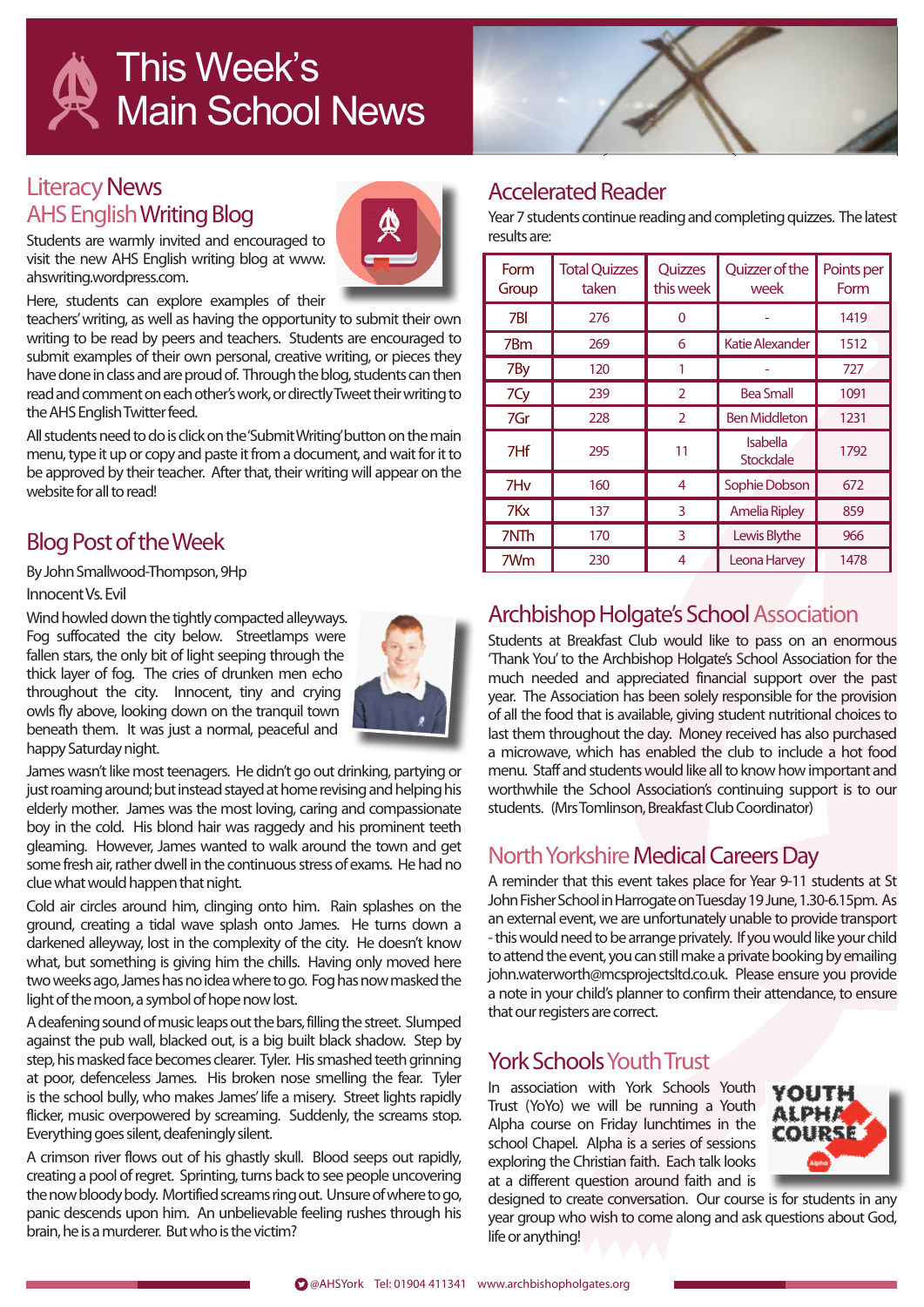

### Year 12 UCAS Exhibition

On Tuesday, our Year 12 students headed to the University of Hull for the Humberside Higher Education Exhibition. This gave them the opportunity to explore a wide range of academic and career opportunities, with a particular focus on undergraduate study. They spent the day with UCAS experts, university and college representatives, and industry professionals, giving them a great opportunity to hear from visiting exhibitors. It was great to see our students take full advantage of the day, attending inspirational talks, topical seminars, application process advice, and interactive stands (not forgetting the plenty of free pens on offer!)

# UCAS Information Evening

A reminder about our UCAS Information Evening, Monday 25 June, from 7.00pm, for those parents of students in Year 12 who are looking to make an application to University. The session will cover various aspects of the application process as well as providing information on Student Finance. Presentations will take place in the Sixth Form Library, refreshments will be available in the Sixth Form Café on your arrival. There will also be an opportunity to ask questions and speak to members of staff about any specific queries. Please return reply slips as soon as possible.

#### Year 12 and 13 Results Day -

If your son or daughter is unable to attend Results Day on Thursday 16 August, they can make a request to have them posted. This must be arranged prior to Results Day. Please contact the Examinations Officer (01904 411341) before the end of the exam period to arrange this, results cannot be given out by telephone or email.

#### Reminders

- Year 13 Prom starts at 7.00pm on Friday 29 June at the Hilton, York
- Year 12 internal assessments commence Monday 2 July

PLEASE SHARE: If you would like to share students' achievements in the community with us, then please email jsissons@ archbishopholgates.org. It's always nice to celebrate what students are accomplishing outside of school



# Rewards and Recognition

The Gold Award - At Archbishop Holgate's, we truly value hard work and effort. Each week, Heads of Year select two members of their year group to appear on the "Wall of Excellence" reflecting exceptional work and effort where students have done something extra special in lessons or in the wider life of the school. Winners of the Gold Award will receive a weekly prize. The following students have been awarded the Gold Award.

Laura Wilkie, 7Cy - For her achievement in drama events outside of school, gaining the lead role. Well done! Mrs Edmondson

Ben Hawksworth, 7Bm - For his excellent sporting achievement: he set a new school record for the 800m – 2 mins 45. Well done! Mrs Edmondson

Ava Doughty, 8Kd - For her excellent English assessment result and improvement on her attendance. Well done! Mrs Avey

Ethan Heffernan, 8La - For his amazing Cricket performance in PE, plus demonstrating excellent team working and sportsmanship skills. Mrs Avey

Roxanne Wilson, 9NAm - For being a polite, kind and bubbly student to have in form time and for continually living the school values. Well done. Mrs Amos

Tyler Price, 9Kl - For always being positive, working hard and living the school values. Keep it up. Miss Kincell

Sophie Eastwood, 10MHo - For continued hard work and resilience. Miss Holmes

Josh Morritt, 10Hu - For continued excellence in performance, resilience and thoughtfulness. Mr Hunt

Trinity Powell, 12Db - For showing so much effort and determination towards her Maths GCSE and her Functional Skills exams for Maths and English. Mrs Hopkinson-Kearney

James Cain, 12CFr - For organising the school staff vs students football charity event and doing great in his role as Head Boy. Mrs Hopikinson-Kearney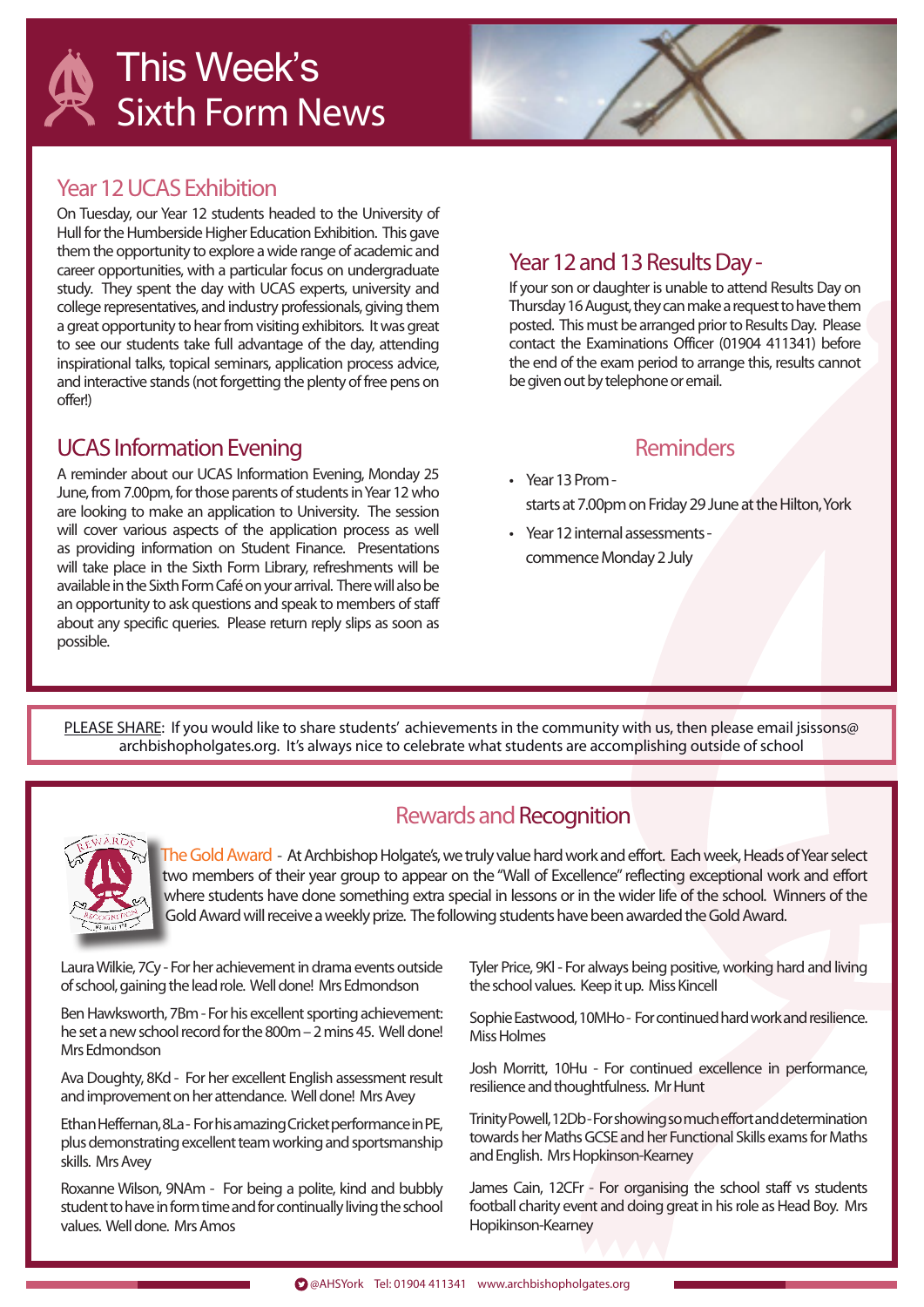#### Upcoming Iceland Trip!!!

STUDENT VOICE



It's only a matter of weeks before we head to Iceland, and with that in mind, we thought we'd reflect each week on one of the main activities we can look forward to experiencing when we're there. So, read on to find out more about our first stop, The Blue Lagoon…

The Blue Lagoon is one of Iceland's most popular attractions, and it's not hard to see why… The Lagoon is actually a lake with a perfect temperature of 39°C/102°F. It is situated on the Reykjanes peninsula in southwest Iceland. It is only around a 30-minute drive from the capital city of Iceland, Reykjavík, making it the perfect first stop when arriving in Iceland. National Geographic named the Blue Lagoon one of the top 25 Wonders of the World, meaning the Lagoon is now internationally famous and on the top of many people's 'To Do' lists. BUT... The Blue

Lagoon is actually a man-made structure, as it formed next to the geothermal power plant, Svartsengi in the 1970s. Some people go as far as saying that the lagoon itself is an environmental disaster, but mostly it is considered to be a fortunate environmental accident. The water is completely clean and does not contain any chemicals, only natural minerals that



have proven to be very good for people's skin! In fact, the first person to bathe in it was a young man called Valur Margeirsson. He had Psoriasis and wanted to try anything to help relieve the skin, so got permission from the chairman of the geothermal plant to bathe

there. He noticed that the water and the algae in the water did wonders for his skin and was the first one to name the water 'The Blue Lagoon' and the name stuck! Following on from this, the Blue Lagoon has quickly become one of the most visited attractions in Iceland and is now a world-class spa, open for hundreds of thousands of guests each year, including those lucky students going on the Iceland Trip in July! We can't wait!!!

#### Sports Corner

#### Football

Following last week's success of former student Jack Clarke's achievements with Leeds United we are pleased to announce that current Year 11 student, Katie Astle, who plays for Leeds United Ladies team achieved the same as the men's this season. They won their league and did a lap of honour of Elland Road during half time at the Queens Park Rangers game alongside Jack and his teammates. Katie is on the back row (5th from left). It's great to see you doing so well Katie. Well done. Karate



#### Race for Life

A special mention to Robyn Hinchliffe who completed her first 10k sponsored Race for Life run at Temple Newsam, Leeds. Family and friends have now raised £1,450 so far for Cancer Research UK and 20,000 people have viewed the 'check your breasts' awareness video she made on Facebook.



Congratulations to Esme Sharpe (Year 7) being awarded her Karate Black Belt. She was brilliant in the grading and has worked really hard for it. Thoroughly deserved!





Dialect: A particular form of a language which is peculiar to a specific region or social group. Dia-, from Greek, meaning 'mark out by lines'.

# Tweet OF THE WEEK

@AHSChaplaincy: Collective Worship 'al fresco' with Miss Harper and Year 9 in the Spiritual Garden @AHSYork. Reflection in the summer open air. @DioceseOfYork